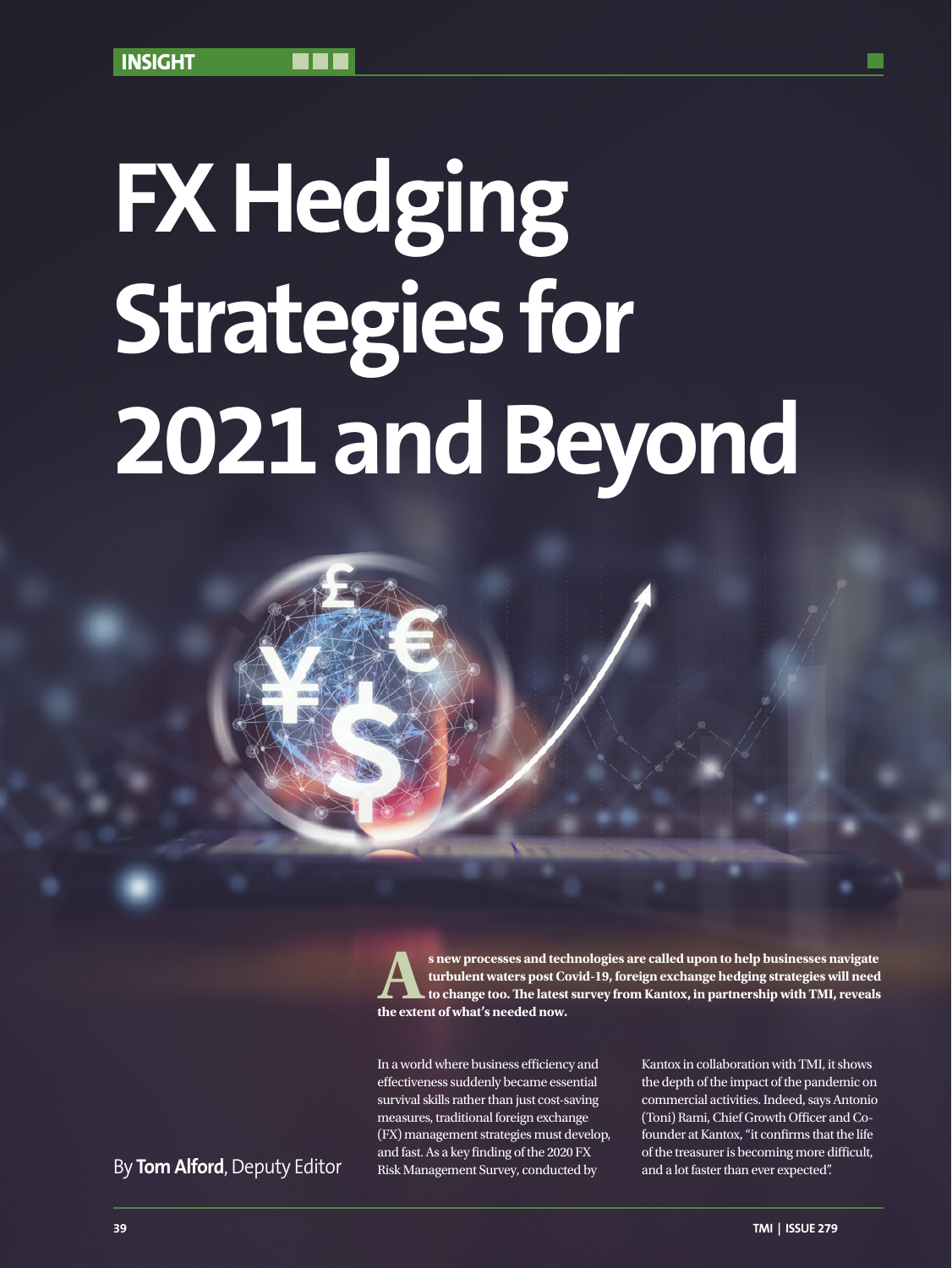

Data from 155 responses

The survey, conducted from June to July 2020, evaluated the effect of Covid-19 on FX risk management processes and policies among various industries, including manufacturing, retail, financial services, hospitality, and health care, and representing a revenue spectrum from firms in the under €20m bracket, to those over €1bn-€10bn from which most respondents were drawn.

The results indicate that even with a robust FX risk approach, the pace at which the world is changing means that no business is immune from market volatility. As such, a clear trend that can be observed among the 154 respondents is that FX strategies that were once considered sound must now be reviewed for post Covid-19 survival, and the call for more and better technology to help with optimisation is growing louder.

## **Pain points**

Some 68% cited exposure collection and monitoring as the most pressing FX challenge surfacing in the three months prior to the survey being taken (see figure 1). The lack of systems and clearly defined processes is the chief cause here; this has been exacerbated by the pressure of operating under Covid-19. As a mark of the significance of this point, other challenges were way down, with trade execution (14%), settlement and

**TONI RAMI**

## **Chief Growth Officer and Co-founder, Kantox**

Antonio (Toni) Rami is the Chief Growth Officer and co-founder of Kantox, a leading currency management software company headquartered in London. He started the business in 2011 with Philippe Gelis and John Carbajal.

Rami has a background in strategy and operations having worked for Inveready Technology Investment Group and Deloitte before launching Kantox. He speaks regularly at events across Europe and is considered an FX and fintech leader. Rami holds a Master's degree in Business Administration from ESADE Business and Law School, Barcelona, and also from Singapore Management University.



FX payments (10%), and accounting and reporting (8%), rounding out the list of concerns.

The majority of treasury pain arising from the pandemic is caused by increased market volatility, this being cited by 64% of respondents. Even the normally reliable EUR/USD benchmark has seen wild spikes in 2020, with an initial 6.7% drop in March 2020 that was countered by a major rally that caught many treasurers off guard. More predictably, emerging market currencies are also exhibiting dramatic and potentially costly swings for businesses.

One of the main causes of disquiet emerging from all this, notes Rami, is a lack of treasury confidence in FX policy and hedging processes. This, he says, confirms that "policy is still not in alignment with the business". But where it may have been almost adequate when the markets were less volatile, current circumstances, he feels, have exposed every weakness. Indeed, 52% of those polled describe their current FX hedging programmes as either inadequate, partially adequate or nondefined in handling the Covid crisis.

Clearly, there is widespread acceptance in treasury that existing hedging policies and processes are not fit for purpose in the new era. A response is being mounted, with 43% saying the pandemic has been the catalyst for a review of their FX management objectives (see figure 2), and 56% believing that the importance of FX risk management will increase within treasury after Covid. Although 43% say policy will remain unchanged, the majority clearly understand the impact a suboptimal FX policy may have on the overall results of the company.

Of the other pain points raised, being over-hedged and having to unwind was a big issue for 34%. Most of these respondents (66%) base their hedges on forecasting. This suggests that forecast accuracy is nowhere near as effective as it should or could be. Even combining accounts payable/accounts receivable data – assuming it is easily accessible – within a forecast-based hedging programme could ease this issue.

As Rami notes, most of the challenges arise from a lack of alignment of policy with business. With just 30% of respondents having an FX hedging strategy approved by senior management outside of finance, it demonstrates that FX risk management